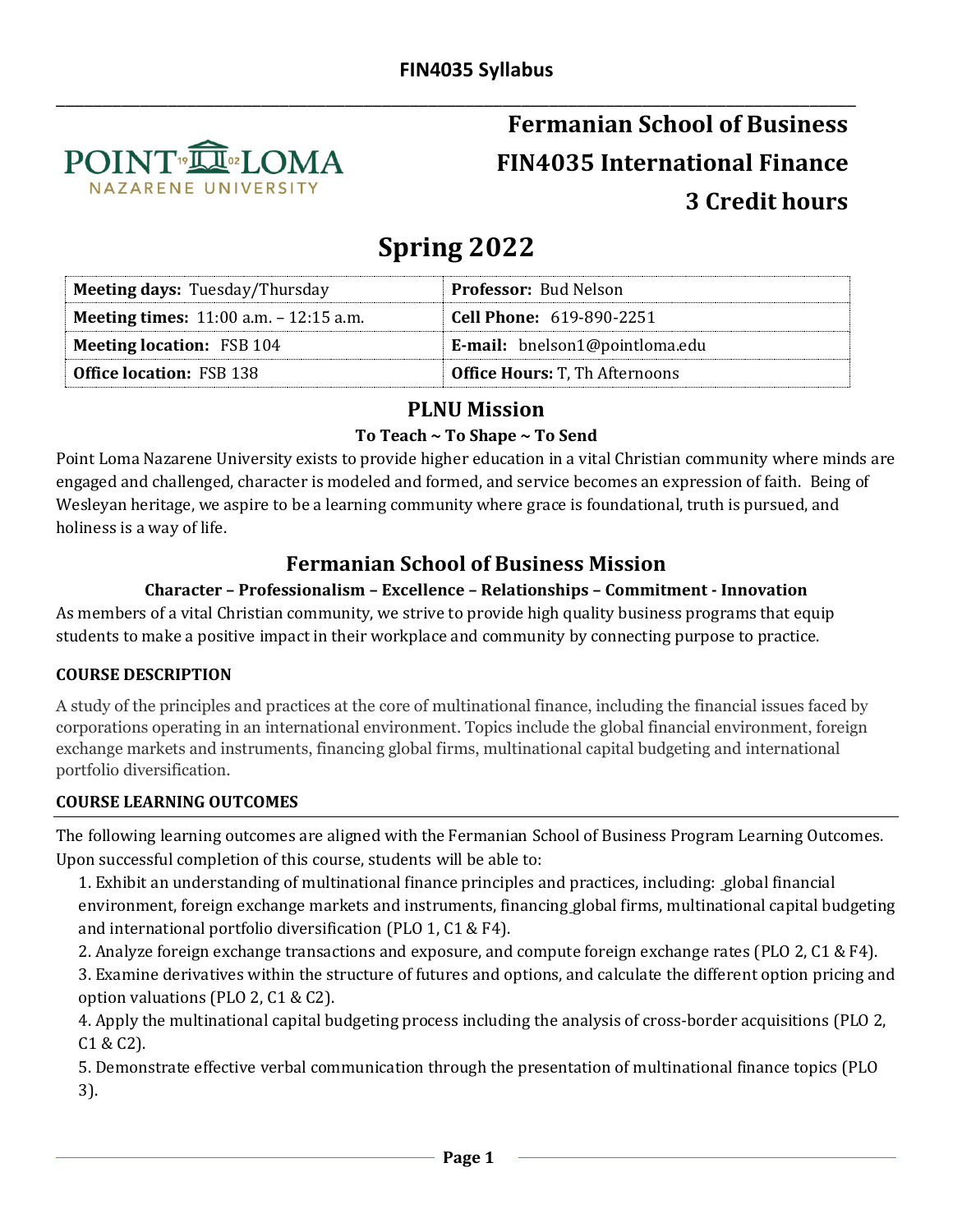#### **COURSE CREDIT HOUR INFORMATION**

In the interest of providing sufficient time to accomplish the stated Course Learning Outcomes, this class meets the PLNU credit hour policy for a 3 unit class delivered over 15 weeks. Specific details about how the class meets the credit hour requirement can be provided upon request.

#### **COURSE SCHEDULE AND ASSIGNMENTS**

*Tentative Schedule (subject to change as needed - Check your PLNU e-mail and Canvas account daily):*

| <b>Class</b>   | <b>Date</b> | <b>Chapter</b>             | <b>Topic</b>                                            | <b>Quiz/Test Dates</b> |
|----------------|-------------|----------------------------|---------------------------------------------------------|------------------------|
| $\mathbf{1}$   | 1/13        | Syllabus &<br>Course Intro | Course Syllabus / Course Introduction                   |                        |
| $\overline{2}$ | 1/18        | $\mathbf{1}$               | Multinational Financial Management                      | <b>Practice Quiz</b>   |
| 3              | 1/20        | $\overline{2}$             | The International Monetary System                       | Quiz #1                |
| 4              | 1/25        | $\overline{2}$             | CH 1-2 Homework Review / Cryptocurrency Discussion      |                        |
| 5              | 1/27        | 3                          | The Balance of Payments                                 | Quiz #2                |
| 6              | 2/1         | 3                          | CH 3 Homework Review / BOP Simulation Exercise          |                        |
| $\overline{7}$ | 2/3         | 4                          | Financial Goals and Corporate Governance<br>Quiz #3     |                        |
| 8              | 2/8         | 4                          | CH 4 Homework Review / Exam I Prep                      |                        |
| 9              | 2/10        |                            |                                                         | Mid-Term Exam I        |
| 10             | 2/15        | 5                          | The Foreign Exchange Market                             | Quiz #4                |
| 11             | 2/17        | 5                          | CH 5 Homework Review / Student Presentations            |                        |
| 12             | 2/22        | 6                          | International Parity Conditions / Student Presentations | Quiz #5                |
| 13             | 2/24        | 6                          | CH 6 Homework Review / Student Presentations            |                        |
| 14             | 3/1         | 7                          | Foreign Currency Derivatives: Futures and Options       | Quiz #6                |
| 15             | 3/3         | $\overline{7}$             | CH 7 Homework Review / Student Presentations            |                        |
|                | 3/8         | <b>NO CLASS</b>            | <b>Spring Break</b>                                     |                        |
|                | 3/10        | NO CLASS                   | <b>Spring Break</b>                                     |                        |
| 16             | 3/15        | 9                          | Foreign Exchange Rate Determination                     | Quiz #7                |
| 17             | 3/17        | 9                          | CH 9 Homework Review / Student Presentations            |                        |
| 18             | 3/22        |                            | Exam II Prep / Student Presentations                    |                        |
| 19             | 3/24        |                            |                                                         | Mid-Term Exam II       |
| 20             | 3/29        | 10                         | <b>Transaction Exposure</b>                             | Quiz #8                |
| 21             | 3/31        | 10                         | CH 10 Homework Review / Student Presentations           |                        |
| 22             | 4/5         | 11                         | <b>Translation Exposure</b>                             | Quiz #9                |
| 23             | 4/7         | 11                         | CH 11 Homework Review / Student Presentations           |                        |
| 24             | 4/12        | 14                         | Funding the Multinational Firm                          | Quiz #10               |
|                | 4/14        | NO CLASS                   | <b>Easter Break</b>                                     |                        |
| 25             | 4/19        | 14                         | Case Study Homework Review / Student Presentations      |                        |
| 26             | 4/21        | 18                         | Multinational Capital Budgeting and Cross-Border Acq.   | Quiz #11               |
| 27             | 4/26        | 18                         | CH 18 Homework Review / Student Presentations           |                        |
| 28             | 4/28        |                            | Student Presentations / Final Exam Prep                 |                        |
| 29             | 5/5         | <b>Final Exam</b>          | Thursday, $10:30$ am - 1:00pm                           |                        |

#### **REQUIRED TEXT AND STUDY RESOURCES**

**Text:** Multinational Business Finance, Eiteman, Stonehill & Moffett, 15 th edition, Pearson ©2019 (ISBN-13: 978-0134796550). **Resources:** Personal Computer with Microsoft Excel, Word and PowerPoint.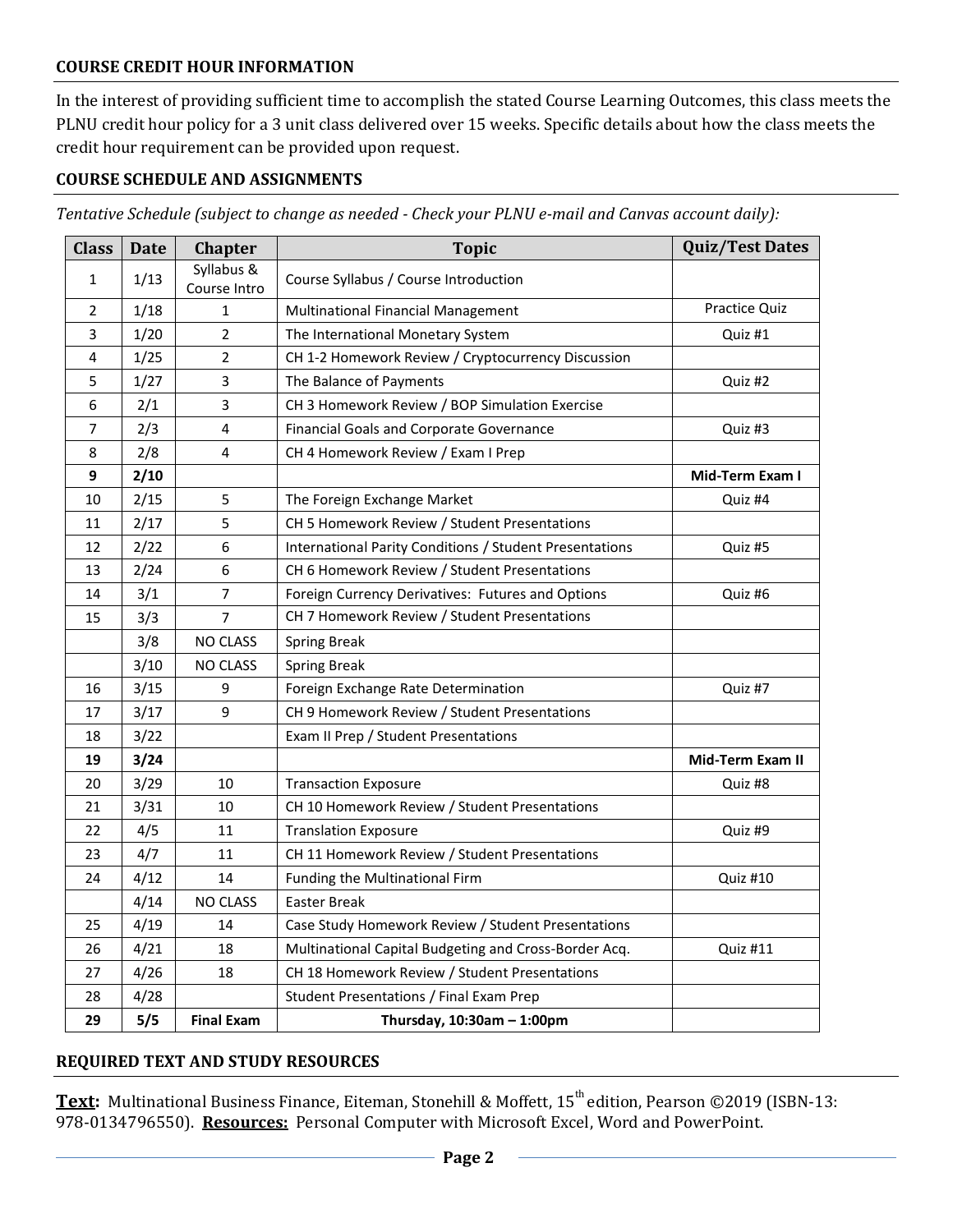#### **CLASS ACTIVITIES (ASSESSMENT AND GRADING)**

**Homework**: 11 Homework assignments will be given throughout the semester and primarily consist of problems from the end of each chapter or problems provided by the instructor. The homework will be assigned (via Canvas) for each class period approximately 7 days prior to the due date of such assignments. All homework assignments must be turned in (via Canvas) no later than 11:00am on the date such homework assignment is due. Late homework will not be accepted as we will review all assignments in class the day they are due; however, your lowest grade on the homework assignments will be dropped from your final grade evaluation. Working together on homework assignments is encouraged; however, you cannot share homework (Microsoft Excel) files and must submit your own work (see academic integrity section below). Homework must be prepared using Microsoft Excel (except for case study assignment) and must include all work and supporting calculations for credit.

**Quizzes**: 11 Quizzes will be given during the semester and will consist of multiple choice and true/false questions based primarily on finance terms, concepts and other terminology included in the textbook. Such quizzes will be given at the beginning of the class period either in-person or remotely using Canvas. Students must be present the entire class session for their quiz to be accepted. No makeup quizzes will be issued if one is missed; however, your lowest grade on the quizzes will be dropped from your final grade evaluation.

**Current Event/Topic Presentation**: Each student will make one current event/topic presentation to the class during the semester. Guidelines and additional information regarding the presentations will be provided in a separate document during class.

**Class Participation / Attendance:** The success of the course will be impacted by the quality of daily participation. Each of you must feel comfortable contributing to discussions on a daily basis. Class participation will be based upon your contributions to discussions, including input or questions regarding the reading and homework assignments. In addition, you should be prepared to answer questions, and participate in group activities and other in-class assignments. Class participation will also be based upon your attendance – please see the class policy regarding attendance below.

**Exams**: Every student is to be present for mid-term exams and the final exam at the scheduled times. Students should not share their Excel or other files with other students as each student must create their own spreadsheets for exam preparation. No makeup exams will be given without PRIOR permission. I will provide a makeup exam only for absences officially excused by the university provost or for emergencies completely beyond a student's control, such as a documented illness or injury. You must coordinate any conflict with one of these exams with me as soon as you discover it, preferably not later than 48 hours prior to the exam.

#### **Assessment and Grading:**

| Assignment:                                          | <b>Points</b> | <b>Final Grade Scale:</b> |                 |
|------------------------------------------------------|---------------|---------------------------|-----------------|
| Homework $(10 \times 15$ pts ea)                     | 150           | $A = 93 - 100\%$          | 930-1000 points |
| <b>Class Participation/Attendance</b>                | 70            | $A = 90 - 93\%$           | 900-929 points  |
| <b>Current Event Presentation</b>                    | 80            | $B_+ = 87 - 90\%$         | 870-899 points  |
| Quizzes $(10 \times 15 \text{ pts} \text{ ea})$<br>✔ | 150           | $B = 83 - 87\%$           | 830-869 points  |
| Mid Term Exams (2 x 150 pts ea)                      | 300           | $B = 80 - 83\%$           | 800-829 points  |
| <b>Final Exam</b>                                    | 250           | $C + 77 - 80\%$           | 770-799 points  |
| <b>Total Possible Points for the Course:</b>         | 1000          | $C = 73 - 77\%$           | 730-769 points  |
|                                                      |               | $C = 70 - 73\%$           | 700-729 points  |
|                                                      |               | $D+ = 67 - 70\%$          | 670-699 points  |
|                                                      |               | $D = 60 - 67\%$           | 600-669 points  |
|                                                      |               | $F =$<br>$0 - 50\%$       | $0-599$ points  |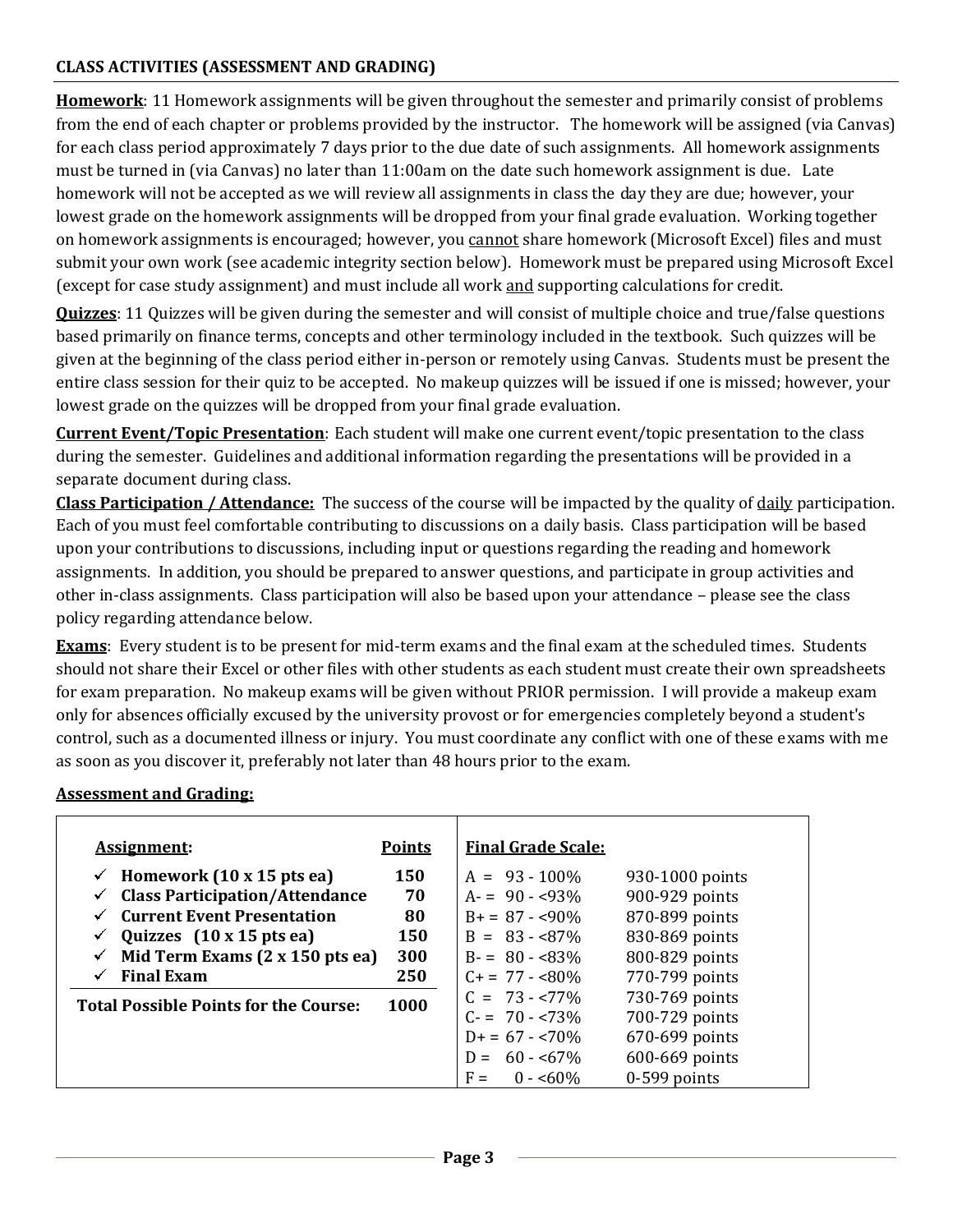#### **CLASS POLICIES**

**Professionalism:** Students are expected to hold the highest levels of professionalism including integrity and honesty, respectfulness, punctuality and mature leadership. Exemplary behavior is expected in the classroom.

**Attendance and Participation Policy:** Regular and punctual attendance at all class sessions is considered essential to optimum academic achievement. If the student is absent for more than 10 percent of class sessions, the faculty member will issue a written warning of de-enrollment. If the absences exceed 20 percent, the student may be de-enrolled without notice until the university drop date or, after that date, receive the appropriate grade for their work and participation.

Leaving early and arriving late for class sessions counts as a partial absence. For example, arriving late by 1-15 minutes will be treated as 1/3 absence. Additionally, PLNU counts all absences unexcused except for University sanctioned activities. All illnesses, emergencies, etc. (even with a doctor's note) are considered unexcused.

**Use of Technology:** In order to be successful in your course, you'll need to meet the minimum technology and system requirements; please refer to the *[Technology and System Requirements](https://help.pointloma.edu/TDClient/1808/Portal/KB/ArticleDet?ID=108349)* information. Additionally, students are required to have headphone speakers, microphone, or webcams compatible with their computer available to use for any online or hybrid classes. Please note that any course with online proctored exams require a computer with a camera (tablets are not compatible) to complete exams online. Problems with technology do not relieve you of the responsibility of participating, turning in your assignments, or completing your class work.

**PLNU Academic Honesty Policy:** Students should demonstrate academic honesty by doing original work and by giving appropriate credit to the ideas of others. Academic dishonesty is the act of presenting information, ideas, and/or concepts as one's own when in reality they are the results of another person's creativity and effort. A faculty member who believes a situation involving academic dishonesty has been detected may assign a failing grade for that assignment or examination, or, depending on the seriousness of the offense, for the course. Faculty should follow and students may appeal using the procedure in the university Catalog. See [Academic Policies](https://catalog.pointloma.edu/content.php?catoid=52&navoid=2919#Academic_Honesty) for definitions of kinds of academic dishonesty and for further policy information.

**Dropping the Course:** It is the student's responsibility to maintain his/her class schedule. Should the need arise to drop this course (personal emergencies, poor performance, etc.), the student has the responsibility to follow through (provided the drop date meets the stated calendar deadline established by the university), not the instructor. Simply ceasing to attend this course or failing to follow through to arrange for a change of registration (drop/add) may easily result in a grade F on the official transcript.

**PLNU Academic Accommodations Policy:** PLNU is committed to providing equal opportunity for participation in all its programs, services, and activities. Students with disabilities may request course-related accommodations by contacting the Educational Access Center (EAC), located in the Bond Academic Center [\(EAC@pointloma.edu](mailto:EAC@pointloma.edu) or 619-849-2486). Once a student's eligibility for an accommodation has been determined, the EAC will issue an academic accommodation plan ("AP") to all faculty who teach courses in which the student is enrolled each semester.

PLNU highly recommends that students speak with their professors during the first two weeks of each semester/term about the implementation of their AP in that particular course and/or if they do not wish to utilize some or all of the elements of their AP in that course.

Students who need accommodations for a disability should contact the EAC as early as possible (i.e., ideally before the beginning of the semester) to assure appropriate accommodations can be provided. It is the student's responsibility to make the first contact with the EAC.